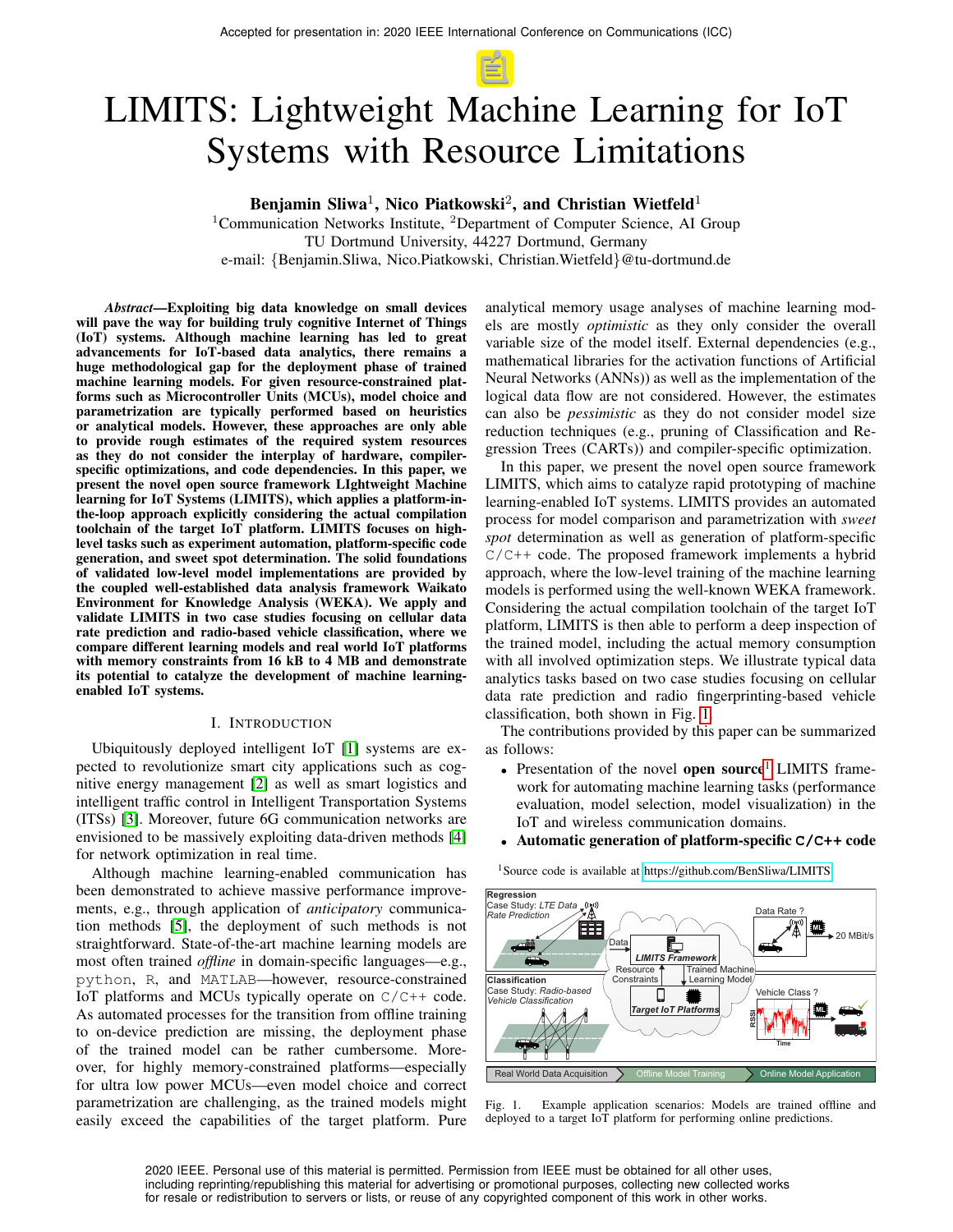for online application of the trained models on a given resource-constrained target platform and platform-inthe-loop sweet spot determination.

• Proof-of-concept study with real world data sets for Long Term Evolution (LTE) uplink data rate prediction and radio-based vehicle classification and deployment on different resource-constrained IoT platforms.

After discussing the related work in Sec. [II,](#page-1-0) we present the LIMITS framework in Sec. [III.](#page-1-1) The considered IoT platforms and performance indicators are introduced in Sec. [IV](#page-3-0) and the case studies are discussed in Sec. [V.](#page-4-0)

#### II. RELATED WORK

<span id="page-1-0"></span>Machine learning has significantly stimulated research in cognitive optimization of wireless communication systems. Comprehensive introductions with a domain-specific perspective are provided by [\[6\]](#page-6-5) and [\[7\]](#page-6-6). In this work, we focus on *supervised* learning models for *classification* and *regression*—such as Random Forest (RF) [\[8\]](#page-6-7), M5 Regression Tree (M5) [\[9\]](#page-6-8), Support Vector Machine (SVM) [\[10\]](#page-6-9), and ANN [\[11\]](#page-6-10). Recent advances in intelligent communication networks have demonstrated the potential benefits from using machine learning-based channel assessment for increasing the end-toend data rate in vehicular cellular networks [\[12\]](#page-6-11), [\[13\]](#page-6-12), for reinforcement learning-based opportunistic data transfer [\[14\]](#page-6-13) as well as for optimizing power consumption of mobile User Equipments (UEs) [\[15\]](#page-6-14), [\[16\]](#page-6-15), and Data-driven Network Simulation (DDNS) [\[17\]](#page-6-16). Although the considered regression case study in Sec. [IV](#page-3-0) focuses on client-based data rate prediction, first analyses have pointed out the potentials of cooperative prediction methods which might be realized in future 6G networks [\[18\]](#page-6-17).

Impressive results of machine learning—in particular with *deep ANNs*—have been demonstrated, mostly in the computer vision and speech domains. However, in the communication networks domain, different principles apply, which influences the choice of analysis methods and models. Compared to aforementioned domains, the amount of training data is typically relatively low due to the highly application-centric nature of the analysis tasks. Data sets are usually acquired manually based on real world experiments. As a consequence, deep learning methods are often outperformed by simpler approaches, e.g., CART-based models, which require less data to reach a satisfying performance level [\[13\]](#page-6-12). A positive side effect—which is exploited for sweet spot determination in Sec. [III-C—](#page-3-1)of the small data sets is the comparably short training time, which allows to train and compare a multitude of different models and parameterizations for a given task.

Resource-constrained IoT systems have raised a keen interest of the research community due to their sensing and communication capabilities as well as their cost efficiency [\[19\]](#page-6-18), [\[20\]](#page-6-19). In [\[21\]](#page-6-20), the authors compare the classification performance of different models for a positioning task in an industrial environment. Although a memory-constrained target platform is considered, the memory consumption of the machine learning models is only derived analytically based on model complexity considerations. However, as investigated in Sec. [V,](#page-4-0) there is a significant gap between analytical estimations and the actual platform-specific resource occupation.



<span id="page-1-2"></span>Fig. 2. Overall system architecture of the proposed LIMITS data analysis framework.

As an alternative approach for deploying generic machine learning models on IoT platforms, other approaches aim to optimize the memory efficiency of the algorithms themselves. E.g., model compression techniques [\[22\]](#page-6-21), [\[23\]](#page-6-22) stem from the machine learning community and do not take the actual hardware into account. In [\[24\]](#page-6-23), the *Bonsai* model is presented which consists of a sparse tree model that is learned in a lowdimensional feature space through projection. The model is deployed to a ATmega328P platform—which is also considered in this paper—with 2 KB Random Access Memory (RAM) and 32 KB program memory. In comparison to cloudbased offloading (e.g., as proposed by [\[25\]](#page-6-24)) the local execution consumes 47-497 times less energy. Another optimization approach is the avoidance of floating point arithmetic. In [\[26\]](#page-6-25), the authors propose integer undirected models for performing probabilistic inference on resource-constrained systems.

Data analysis tools: In addition to well-established mathematical tool such as MATLAB and R, a wide range of different machine learning tools has emerged. RapidMiner [\[27\]](#page-6-26) is a commercial and graphical data analysis framework focusing on business analytics. Although a free version is provided for academic usage, it is limited in the number of data values. Konstanz Information Miner (KNIME) [\[28\]](#page-6-27) provides similar functions and an open source licensing model. WEKA [\[29\]](#page-6-28) is a Java-based open source framework for machine learning with limited graphical features but a rich Command Line Interface (CLI), which makes it a powerful tool for automation.

Recently, python-based frameworks focusing on deep learning such as Scicit-learn [\[30\]](#page-6-29), PyTorch [\[31\]](#page-6-30), and TensorFlow [\[32\]](#page-6-31) enjoy a great popularity. Although the latter toolkit has made initial attempts to support data analysis on embedded devices with *TensorFlow Lite*, the available models and supported platforms are limited and focus on typical ANN tasks such as image recognition.

# III. MACHINE LEARNING WITH LIMITS

<span id="page-1-1"></span>In this section, we introduce the proposed LIMITS framework and highlight different capabilities focusing on automating data analytics and deployment of trained models to IoT platforms. The general process for performing machine learning-based data analysis with LIMITS is illustrated in Fig. [2.](#page-1-2) LIMITS provides a convenient python-based interface for performing high-level machine learning tasks, ready to analyze the performance of multiple models or configurations. It uses an abstract model configuration, for which the parameters are close to the analytical model descriptions. The actual low-level machine learning processes are performed by WEKA, which provides a solid foundation of validated model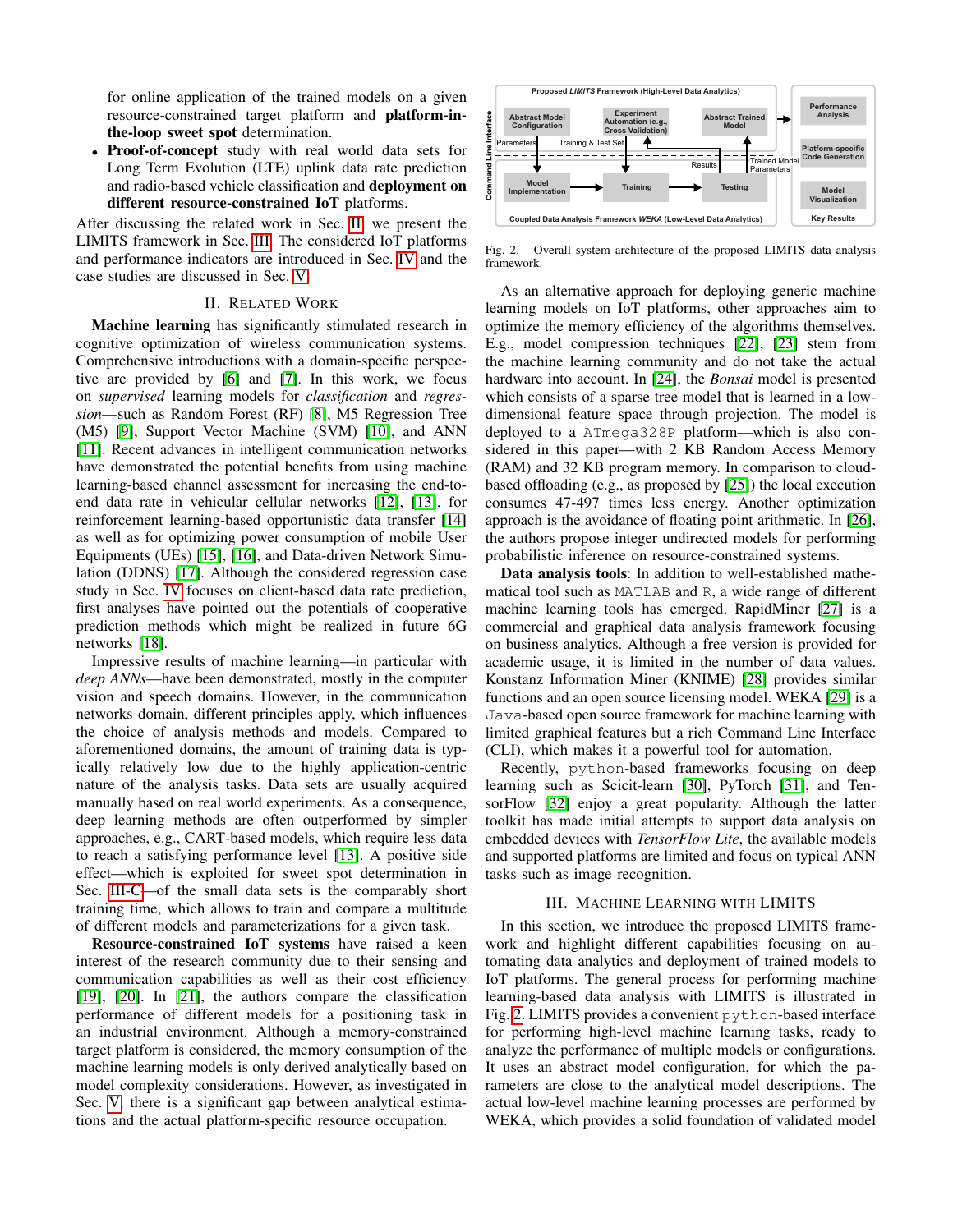implementations. Based on the reported result parametrization of the trained model (e.g., weight matrices for ANNs, abstract trees for CARTs), LIMITS derives an abstract intermediate representation of the trained model, which can then be used to generate platform-specific code.

As LIMITS only considers abstract models and the whole interaction with the coupled WEKA is performed through dedicated interfaces, it is highly extensible and can be extended to support additional low-level frameworks in the future.

<span id="page-2-0"></span>

|    |               |               | \$ ./cli.py -r /examples/mnoA.csv -m rf,m5,ann |
|----|---------------|---------------|------------------------------------------------|
|    |               |               |                                                |
|    | r2            | mae           | rmse                                           |
|    | $0.78+/-0.01$ | $2.95+/0.24$  | $4.01+/-0.21$                                  |
| 5. | $0.78+/-0.02$ | $2.76+/-0.12$ | $3.99+/-0.18$                                  |
| 6. | $0.79+/-0.01$ | $3.34+/-0.33$ | $4.35+/-0.32$                                  |

Lst 1. Example for CLI-based machine learning for rapid result analysis.

Lst. [1](#page-2-0) shows an example usage of the CLI where three different models (RF, M5, and ANN) are applied to perform a regression task on the data set mnoA.csv. It can be seen that the CLI provides a lightweight interface for rapidly assessing the performance of different models. More detailed model configurations and parameter definitions can be performed based on the integrated python interface.

#### *A. Machine Learning Models*

In its current version, the proposed LIMITS framework supports data analysis and code generation for different wellknown *supervised* machine learning models.

Artificial Neural Networks (ANNs) [\[11\]](#page-6-10) consist of different layers of interconnected nodes which are referred to as *neurons* in analogy to the cognitive systems of living creatures. Recently, *Deep Neural Networks*, which are ANNs with more than one hidden layer, have received great attention due to their superior performance in tasks such as image classification. Those models can be implemented as a series of matrix vector multiplications followed by component-wise neuron activation functions. The resulting memory occupation is mainly related to the weight matrices and threshold vectors. For a fully connected ANN with a layer configuration  $L$  of  $N$  layers, the resulting memory usage MANN is estimated as

$$
M_{ANN} = \sum_{i=2}^{N} L_i (1 + L_{i-1})
$$
 (1)

Support Vector Machine (SVM) [\[10\]](#page-6-9) learn a hyperplane that separates real-valued data points in a  $d$  dimensional hyperspace by minimizing a specific objective function.  $d$  corresponds to the dimensionality of the provided feature vector. LIMITS currently provides code generation for linear L2/L2 Support Vector Machine (SVM). For multi-class problems with n classes, the *one-vs-one* strategy is applied and the memory usage  $M_{\text{SVM}}$  can be estimated as

$$
M_{\text{SVM}} = \frac{n(n-1)}{2}d\tag{2}
$$

M5 Regression Tree (M5) [\[9\]](#page-6-8) is a regression tree method where each of the leaves contains a linear regression model. The resulting memory consumption of tree-based methods cannot be easily calculated proactively, as the tree structure is derived within the training process and its optimization steps.



RSRP  $< -87.5$ 

<span id="page-2-1"></span>Fig. 3. Example model visualization for a trained Random Forest (RF) with nine trees and maximum depth 7. The overlay shows an excerpt of the actual decision making within one of the trees.

| <b>Application Context</b>                                                               |                 |         |         | <b>Network Context</b> |         |         |         | <b>Mobility Context</b> |         |         |                   |
|------------------------------------------------------------------------------------------|-----------------|---------|---------|------------------------|---------|---------|---------|-------------------------|---------|---------|-------------------|
| Throughput - 1.00                                                                        |                 | 0.61    | 0.39    | 0.33                   | 0.32    | 0.26    | 0.39    | $-0.19$                 | $-0.00$ | $-0.04$ | $0.06 -$          |
| Payload - 0.61                                                                           |                 | 1.00    | $-0.01$ | $-0.02$                | $-0.03$ | $-0.01$ | $-0.02$ | $-0.01$                 | $-0.02$ | 0.01    | $-0.06 -$         |
| <b>RSRP</b>                                                                              | 0.39<br>÷       | $-0.01$ | 1.00    | 0.60                   | 0.66    | 0.56    | 0.96    | $-0.33$                 | 0.04    | $-0.16$ | 0.01              |
| RSRQ                                                                                     | 0.33            | $-0.02$ | 0.60    | 1.00                   | 0.67    | 0.56    | 0.45    | $-0.27$                 | 0.07    | $-0.04$ | 0.14              |
|                                                                                          | $SINR$ $- 0.32$ | $-0.03$ | 0.66    | 0.67                   | 1.00    | 0.64    | 0.60    | $-0.31$                 | $-0.03$ | $-0.07$ | 0.02              |
|                                                                                          | $CQI - 0.26$    | $-0.01$ | 0.56    | 0.56                   | 0.64    | 1.00    | 0.50    | $-0.24$                 | 0.07    | 0.01    | $-0.06 -$         |
| SSF                                                                                      | 0.39            | $-0.02$ | 0.96    | 0.45                   | 0.60    | 0.50    | 1.00    | $-0.31$                 | $-0.01$ | $-0.17$ | $0.01 -$          |
|                                                                                          | $TA - 0.19$     | $-0.01$ | $-0.33$ | $-0.27$                | $-0.31$ | $-0.24$ | $-0.31$ | 1.00                    | 0.25    | 0.22    | $-0.05 -$         |
| $Speed$ $\vdash$ -0.00                                                                   |                 | $-0.02$ | 0.04    | 0.07                   | $-0.03$ | 0.07    | $-0.01$ | 0.25                    | 1.00    | 0.30    | $-0.25 -$         |
|                                                                                          | Cell $-0.04$    | 0.01    | $-0.16$ | $-0.04$                | $-0.07$ | 0.01    | $-0.17$ | 0.22                    | 0.30    | 1.00    | $-0.27 -$         |
|                                                                                          | $Freq - 0.06$   | $-0.06$ | 0.01    | 0.14                   | 0.02    | $-0.06$ | 0.01    | $-0.05$                 | $-0.25$ | $-0.27$ | 1.00 <sub>1</sub> |
| SS<br>TA<br>CQI<br><b>Throughput Pavload RSRP</b><br><b>RSRQ</b><br><b>SINR</b><br>Speed |                 |         |         |                        |         |         | Cell    | Freg.                   |         |         |                   |

<span id="page-2-2"></span>Fig. 4. Correlation-based feature analysis of the Android-based cellular network measurements. The different context classes can be clearly identified.

Although it is possible to derive worst case estimations for the tree size, the resulting value range is not meaningful enough for the considered MCU platforms which require fine-grained model size estimations. M5 can be applied for regression but not for classification.

Random Forests (RFs) [\[8\]](#page-6-7) in an ensemble method based on multiple randomized CART trees where each tree is learned from a random sub-set of the training data. The leaves contain the prediction results and the final result is obtained by averaging over all tree results. An example visualization of a trained RF is shown in Fig. [3.](#page-2-1) RFs are frequently used for network quality prediction (e.g., [\[13\]](#page-6-12), [\[33\]](#page-6-32), [\[34\]](#page-6-33) and often outperform methods which require a larger amount of training data for reaching a similar level of prediction performance.

## <span id="page-2-3"></span>*B. Automation of Data Analytics Tasks*

LIMITS supports the automatic execution of different data analysis tasks:

• Correlation analysis is an intuitive way of feature selection for removing redundancies within a data set [\[35\]](#page-6-34). Fig. [4](#page-2-2) shows an example data set of Android-based LTE performance indicator measurements (further details about the methodological aspects on the features are discussed in Sec. [IV\)](#page-3-0). It can be seen that Reference Signal Received Power (RSRP) and Signal Strength (SS) have a high cross-correlation. In fact, the SS reported by the Android operating system represents the Arbitrary Strength Unit (ASU) which is derived as  $ASU = RSRP + 140$ . Such redundancies should be removed from the data set in order to optimize the information gain or whenever machine learning methods assume independent features.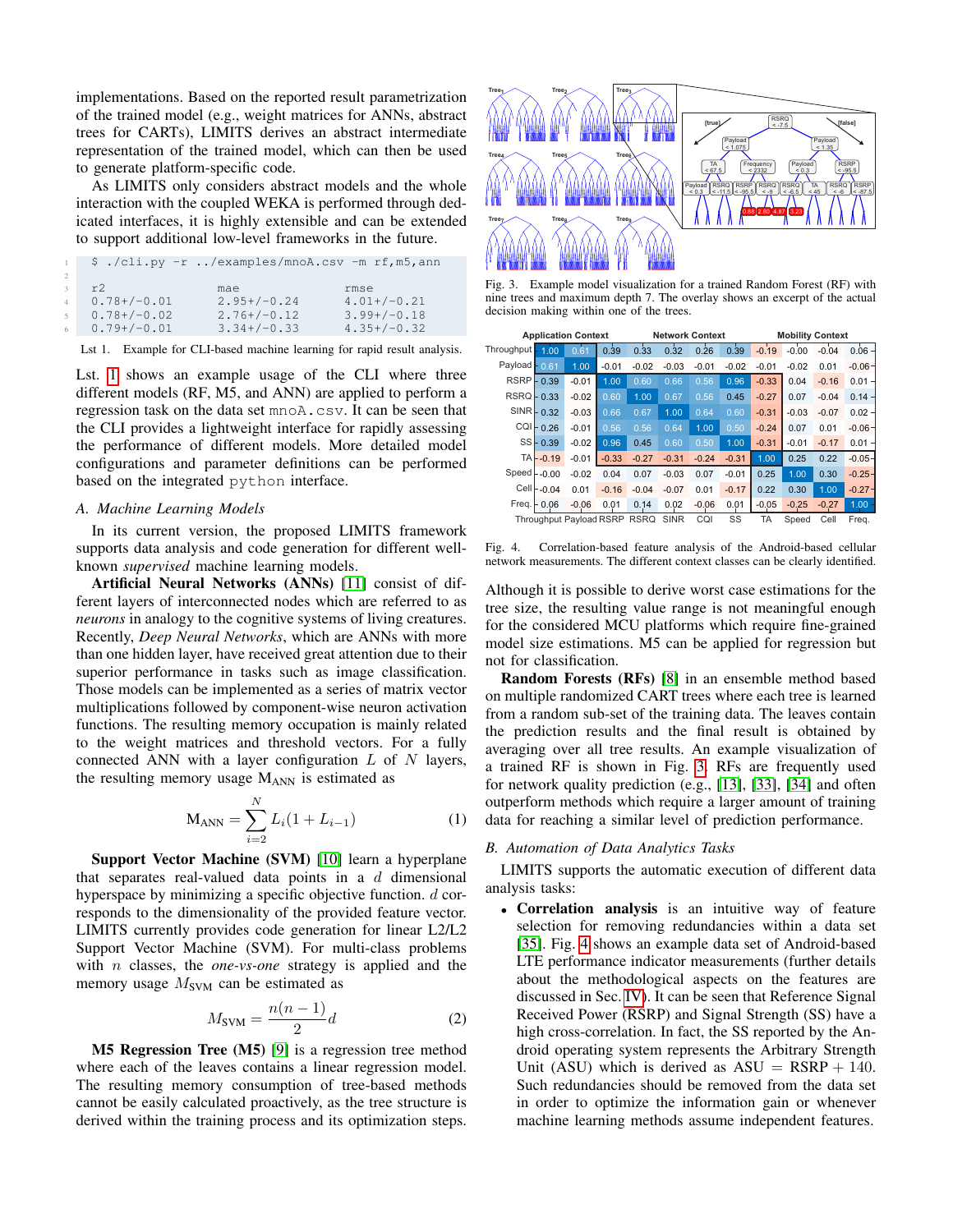

<span id="page-3-2"></span>Fig. 5. Platform-in-the-loop model selection process which is performed with respect to the platform-specific compilation toolchain in order to determine the *sweet spot* of the model.

- Cross validation considers multiple training and test scenarios from one data set in order to achieve deep insights into a model's mean performance as well as its standard deviation. Relying on a single train/test split of the data could deliver highly over- or underconfident estimates of a model's performance. As LIMITS focuses on real world model deployments, a more robust assessment approach is therefore applied.
- Experiments are used to compare the performance of multiple models/parametrizations on a single data set.
- Multi experiment analyze the performance of a single model on  $N$  data sets. This method is applied to analyze if a machine learning model generalizes well on different data sets (e.g., different evaluation tracks, network data for multiple Mobile Network Operators (MNOs) [\[13\]](#page-6-12)). The results are  $NxN$  matrices for each performance indicator.
- Feature importance analysis based on model-specific indicators, e.g., Mean Decrease Impurity (MDI) [\[36\]](#page-6-35).

## <span id="page-3-1"></span>*C. Platform-in-the-Loop Model Selection*

The proposed platform-in-the-loop approach allows us to determine the Pareto optimal configuration—the *sweet spot* with respect to quality and resource allocation of each model for a given platform. More precisely, the goal is to find the model parametrization with the highest prediction accuracy, which just fulfills the memory requirements of the target platform.

An overview about the provided automated model selection process is shown in Fig. [5.](#page-3-2) For each *candidate*, a model is trained on the supplied training data and the corresponding  $C/C++$  code for the model is generated automatically. The latter is compiled with the toolchain of the target platform, which allows to inspect the real resulting memory occupation. Finally, the sweet spot is determined based on the achieved model performance and its resource efficiency.

#### IV. METHODOLOGY

<span id="page-3-0"></span>In the following, we discuss the case studies, performance indicators, and target IoT platforms.

## *A. Case Studies and Data Sets*

As the major contribution of this work is of methodological nature, we utilize existing data sets, which have been acquired in previous work.

Regression is considered with a case study focusing on client-based LTE uplink data rate prediction in vehicular scenarios [\[13\]](#page-6-12). Measurements for the context indicators RSRP, Reference Signal Received Quality (RSRQ), Signalto-interference-plus-noise Ratio (SINR), Channel Quality Indicator (CQI), Timing Advance (TA), velocity, cell id, carrier frequency, and payload size are utilized by the UE to forecast the achievable data rate for each to be performed Transmission Control Protocol (TCP) data transfer. The considered data set consists of 3907 transmissions, which were performed in the public cellular network and in four different scenarios (urban, suburban, highway, campus).

Classification is considered with a radio-based vehicle classification system [\[37\]](#page-6-36). Hereby, an installation of six communicating IEEE 802.15.4 nodes is installed with three nodes on each of the road sides (see the illustration in Fig. [1\)](#page-0-0). The Reference Signal Strength Indicator (RSSI) level of the resulting nine different radio links  $\Phi_i$  is monitored continuously. If a vehicle passes the installation, the resulting attenuation pattern results in a *radio fingerprint*, which is characteristic for the type of the vehicle. Seven different vehicle classes are considered: *Passenger car, Passenger car with trailer, Van, Truck, Truck with Trailer, Semitruck, Bus*. The considered data set consists of 2605 time series traces.

## *B. Performance Indicators*

The performance of the data rate prediction models is assessed by means of the *coefficient of determination*  $R^2$ (a.k.a. amount of explained variance), which is a statistical metric and allows to compare the achieved results with other related approaches that consider the same indicators [\[33\]](#page-6-32), [\[34\]](#page-6-33). It is calculated as

$$
R^{2} = 1 - \frac{\sum_{i=1}^{N} (\tilde{y}_{i} - y_{i})^{2}}{\sum_{i=1}^{N} (\bar{y} - y_{i})^{2}}
$$
(3)

with  $\tilde{y}_i$  being the current prediction,  $y_i$  being the current measurement, and  $\bar{y}$  being the mean measurement value. Further performance metrics for the validation of the code generator are Mean Absolute Error (MAE) and Root Mean Square Error (RMSE).

For the vehicle classification task, we mainly focus on analyzing *accuracy* (which is also referred to as *classification success ratio* in related work). For a given data set D, a model  $f$  is trained to make predictions on unlabeled data  $x$  such that  $\tilde{y} = f(\mathbf{x})$ . The accuracy ACC is then derived as

$$
\text{ACC}(f; \mathcal{D}) = \frac{1}{|\mathcal{D}|} \sum_{(y, \mathbf{x}) \in \mathcal{D}} 1_{\{y = f(\mathbf{x})\}} \tag{4}
$$

with  $|\mathcal{D}|$  being the cardinality of D and  $1_{\{y=f(\mathbf{x})\}}$  being the indicator function that only evaluates to 1 if  $f(\mathbf{x})$  outputs the correct class  $y$  and is 0 otherwise. For the validation of the code generator, we further consider precision, recall and  $F_1$ score.

#### *C. Target IoT Platforms for the Performance Evaluation*

For the performance evaluation in Sec. [V,](#page-4-0) we evaluate three popular target IoT platforms with different resource requirements and computation capabilities.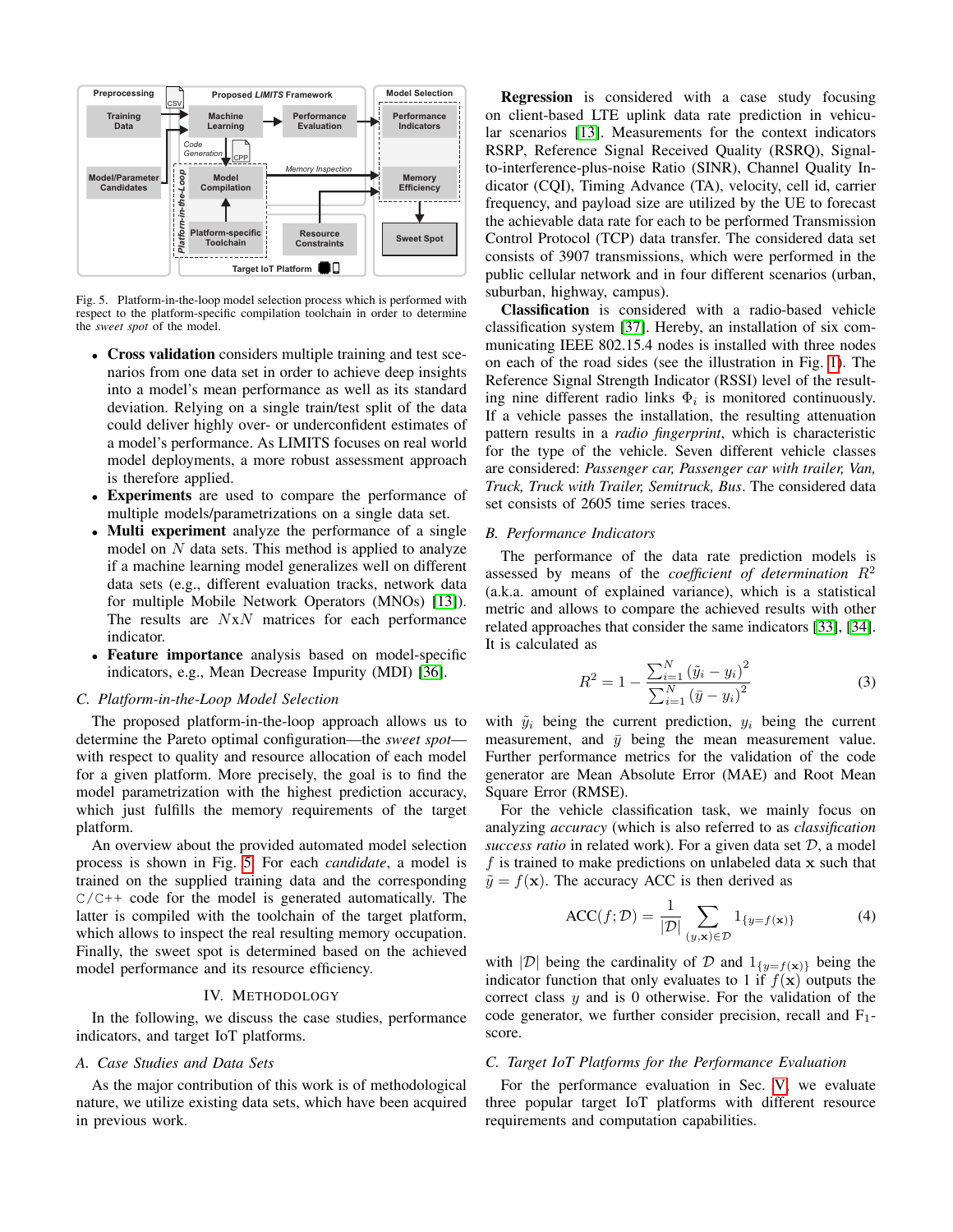

<span id="page-4-1"></span>Fig. 6. Sweet spot determination for the data rate prediction data set with ANN and different values for number of hidden layers and number of nodes per hidden layer. The error bars show the standard deviations of the 10-fold cross validation.

**MSP430** (Model G2553) is a 16 Bit ultra low power microcontroller with 16 MHz, 16.35 kB program memory and 512 Byte RAM, which is programmed with Code Composer Studio. The compiler is configured to apply memory-centric optimization with disabled *loop unrolling* features.

**ATmega328** (Model ATmega328P) is a 16 MHz MCU with 32 kB program memory 2 kB RAM. Compilation and deployment are performed with the popular Arduino toolkit.

**ESP32** (Model ESP-WROOM-32) is a 32 Bit MCU with a 240 MHz dual core, 4 MB program memory and 532 kB RAM with integrated bluetooth and WiFi support. Compilation and deployment tools are provided by Espressif IoT Development Framework (ESP-IDF).

# V. RESULTS

<span id="page-4-0"></span>In this section, models for a given IoT platform are selected and the generated model implementations are validated against the WEKA results. All data analysis evaluations are 10-fold cross validated.

#### *A. Platform-specific Model Selection*

Sweet spots are identified by optimizing the model specific hyper-parameters on each platform.

For the ANN, we analyze the impact of different amounts of hidden layers and the number of nodes on each hidden layer. Fig. [6](#page-4-1) shows the resulting coefficient of determination  $R^2$  and the occupied program memory resources for all platforms on the data rate prediction data set. Although it can be seen that the analytical model with 4 Byte float data types (see Eq. [1\)](#page-2-3) provides a good estimate for the real memory occupation, it contains a *platform-specific offset* which is unknown if only the analytical model is considered. For the ESP32, it needs to be denoted that the memory footprint can be reduced by disabling communication capabilities from the compilation process. However, as we aim to mimic typical application scenarios, we kept the default configuration of the MCU.

For the RF model, we vary the number of random trees and the maximum tree depth. Fig. [7](#page-5-0) shows the results for the data rate prediction data set. While the ESP32 is able to consider the whole parameter space, ATmega328 and MSP430 are significantly impacted by memory limitations.

For each model, the results of the platform-specific sweet spot parametrizations are summarized in Tab. [I](#page-4-2) for the regression task and in Tab. [II](#page-4-3) for the classification task with sweet spot parameters for ANN and RF.

<span id="page-4-2"></span>TABLE I REGRESSION MODEL PERFORMANCE AND PROGRAM MEMORY OCCUPATION FOR DIFFERENT IOT PLATFORMS

| Model          | <b>MSP430</b>                   |             | ATmega328           |             | ESP32               |               |  |
|----------------|---------------------------------|-------------|---------------------|-------------|---------------------|---------------|--|
|                | $\mathbf{R}^2$<br><b>Memory</b> |             | $\mathbf{R}^2$      | Memory      | $\mathbf{R}^2$      | <b>Memory</b> |  |
| <b>ANN</b>     | 0.807                           | 12.62 kB    | 0.807               | $6.77$ kB   | 0.807               | 152.03 kB     |  |
| ${H, N}$       | $\pm 0.025$                     | $\{3, 12\}$ | $\pm 0.025$         | $\{3, 12\}$ | $\pm 0.025$         | $\{3, 12\}$   |  |
| M <sub>5</sub> | 0.772<br>$\pm 0.03$             | 5.15 kB     | 0.772<br>$\pm 0.03$ | $3.7$ kB    | 0.772<br>$\pm 0.03$ | 149.80 kB     |  |
| <b>RF</b>      | 0.788                           | 14.59 kB    | 0.801               | 24.76 kB    | 0.829               | 1307 kB       |  |
| $\{T, D\}$     | $\pm 0.022$                     | $\{5,6\}$   | $\pm 0.022$         | $\{4, 8\}$  | $\pm 0.013$         | $\{30, 15\}$  |  |
| <b>SVM</b>     | 0.551<br>$\pm 0.03$             | 3.72 kB     | 0.551<br>$\pm 0.03$ | 7.88 kB     | 0.551<br>$\pm 0.03$ | 148.70 kB     |  |

*H*: #Hidden layers, *N*: #Neurons on hidden layer, *T*: #Trees, *D*: Max. depth

<span id="page-4-3"></span>TABLE II CLASSIFICATION MODEL PERFORMANCE AND PROGRAM MEMORY OCCUPATION FOR DIFFERENT IOT PLATFORMS

| Model                  | <b>MSP430</b>       |                                   | ATmega328           |                         | ESP32                                         |                          |  |
|------------------------|---------------------|-----------------------------------|---------------------|-------------------------|-----------------------------------------------|--------------------------|--|
|                        | Accuracy            |                                   |                     |                         | <b>Memory Accuracy Memory Accuracy Memory</b> |                          |  |
| <b>ANN</b><br>${H, N}$ | 93.79<br>$\pm 1.15$ | $13.24 \text{ kB}$<br>$\{1, 24\}$ | 93.79<br>$\pm 1.15$ | $6.51$ kB               | 93.79<br>$\pm 1.15$                           | 152.4 kB                 |  |
| RF                     | 93.05               | 16.12 kB                          | 93.48               | $\{1, 24\}$<br>28.54 kB | 93.67                                         | $\{1, 24\}$<br>256.71 kB |  |
| $\{T,D\}$              | $\pm 0.87$<br>92.48 | $\{5, 5\}$                        | $\pm 1.32$<br>92.48 | $\{5, 13\}$             | $\pm 1.37$<br>92.48                           | $\{12, 13\}$             |  |
| <b>SVM</b>             | $\pm 0.62$          | 5.45 kB                           | $\pm 0.62$          | 9.22 kB                 | $\pm 0.62$                                    | 151.04 kB                |  |

*H*: #Hidden layers, *N*: #Neurons on hidden layer, *T*: #Trees, *D*: Max. depth

#### *B. Runtime Complexity*

Enumerating the resource requirements of the full hyperparameter space (as shown in Fig. [7\)](#page-5-0) comes with an undeniable computational overhead. Models which allow for fast training are thus especially well suited for our proposed system. The training times of considered machine learning models are shown in Fig. [8:](#page-5-1) M5 and random forests clearly outperform ANN and SVM training, which implies that sweet spots of these method can be identified much faster in practice. Stochastic gradient methods are known to suffer from sublinear convergence, which explains the inferior runtime of ANN training. SVM, on the other hand, is trained with Platt's sequential minimal optimization. While this algorithm can be very fast occasionally, it's worst-case behavior is quadratic in the number of data points—this is likely to happen whenever almost all data points will be support vectors of the underlying model.

While training time can be mitigated by using strong computational resources, prediction time of a model on the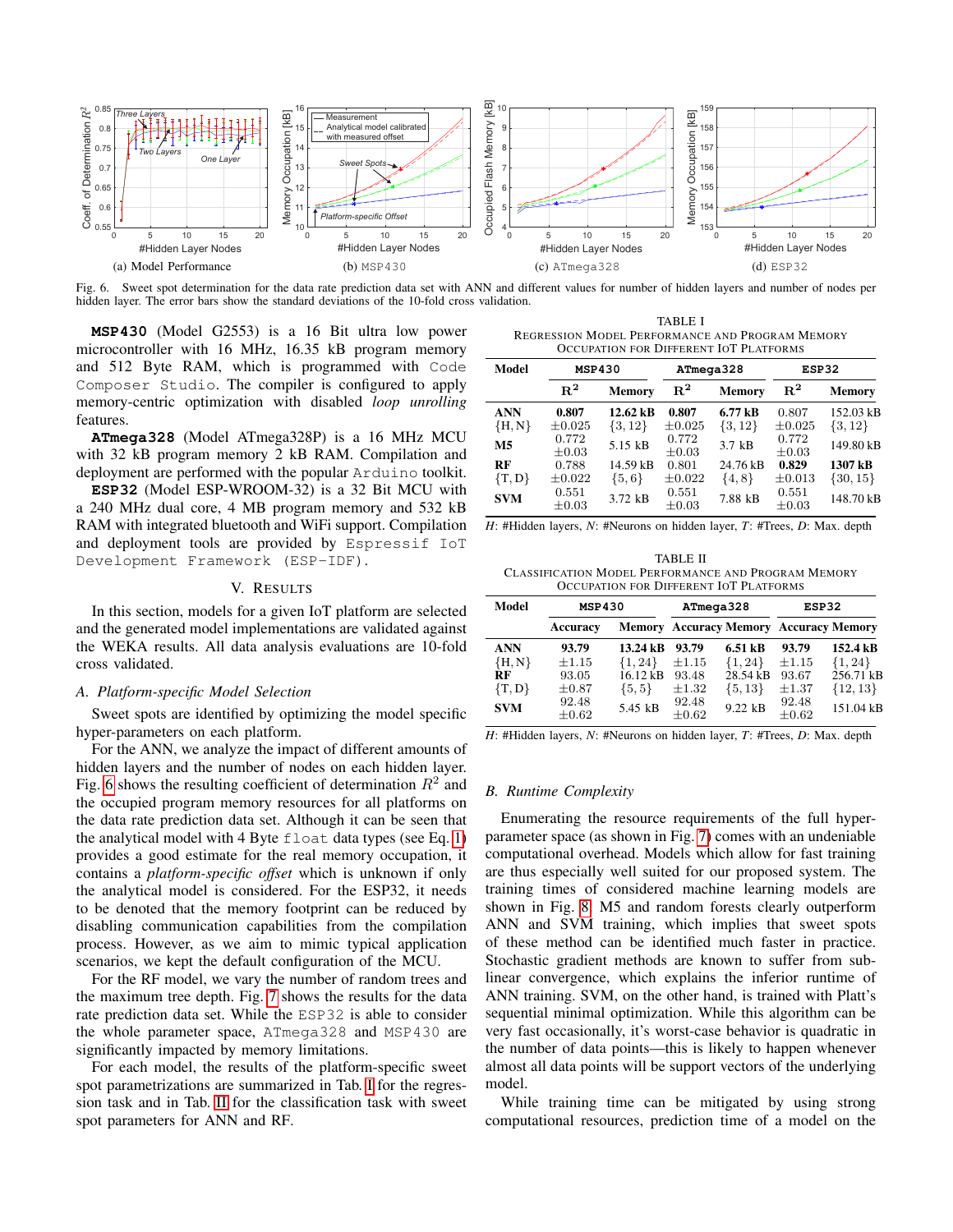

<span id="page-5-0"></span>Fig. 7. Sweet spot determination for the data rate prediction data set with RF and different values for number of random trees and maximum depth.



<span id="page-5-1"></span>Fig. 8. Runtime of training and testing the machine learning models (offline).



<span id="page-5-2"></span>Fig. 9. Measured online execution time per prediction of the sweet spot models deployed on the considered target platforms. *ANN* {#Hidden layers, #Neurons on hidden layers}, *RF* {#Trees, #Max. depth}.

resource-constrained device can render a task impractical. Thus, we investigate how the program code that is generated by LIMITS performs on each platform. In the following, the best model is deployed for each target IoT platform and the execution time per single prediction is determined over 1000 online predictions. Fig. [9](#page-5-2) shows the resulting measurement values for the regression and classification tasks.

Each test platform achieves prediction rates between 8Hz and 100Hz—sufficient for our example applications. Nevertheless, the MSP430 which has by far the lowest energy requirements is outperformed by a large margin by both, the ATmega328 and the ESP32 platforms.

# *C. Code Generator Validation*

In order to validate the code generator implementation, we replay all measurements with the generated  $C/C++$  models and compare the statistical properties to the WEKA results. The results are shown in Tab. [III](#page-5-3) for the regression models and in Tab. [IV](#page-5-4) for the classification models.

<span id="page-5-3"></span>

| VALIDATION OF THE CODE GENERATOR FOR REGRESSION MODELS |                      |                  |                   |                        |                  |                      |  |  |  |
|--------------------------------------------------------|----------------------|------------------|-------------------|------------------------|------------------|----------------------|--|--|--|
| Model                                                  |                      | WEKA             |                   | <b>Generated Model</b> |                  |                      |  |  |  |
|                                                        | $R^2$                | <b>MAE</b>       | <b>RMSE</b>       | $R^2$                  | MAE              | <b>RMSE</b>          |  |  |  |
| <b>ANN</b>                                             | 0.807<br>$\pm 0.026$ | 2.66<br>$+0.127$ | 3.731<br>$+0.234$ | 0.807<br>$\pm 0.026$   | 2.66<br>$+0.157$ | 3.731<br>$\pm 0.234$ |  |  |  |
| M <sub>5</sub>                                         | 0.772<br>$\pm 0.03$  | 2.773<br>$+0.81$ | 4.022<br>$+0.206$ | 0.771<br>$\pm 0.03$    | 2.784<br>$+0.77$ | 4.033<br>$\pm 0.206$ |  |  |  |
| $\mathbf{r}$                                           | 0.829                | 2.457            | 3.485             | 0.826                  | 2.475            | 3.514                |  |  |  |

**RF**  $\begin{matrix} 0.829 & 2.457 & 3.485 & 0.826 & 2.475 & 3.514 \\ +0.018 & +0.85 & +0.122 & +0.017 & +0.00 & +0.12 \end{matrix}$ 

 $SVM$   $\begin{array}{cccc} 0.552 & 4.351 & 5.666 & 0.551 & 4.36 & 5.68 \\ +0.02 & +0.147 & +0.192 & +0.02 & +0.140 & +0.14 \end{array}$  $\pm 0.03$   $\pm 0.147$   $\pm 0.192$   $\pm 0.03$   $\pm 0.149$   $\pm 0.19$ 

 $\begin{array}{cccccc} \pm 0.018 & \pm 0.85 & \pm 0.133 & \pm 0.017 & \pm 0.90 & \pm 0.137 \\ 0.552 & \phantom{-}4.351 & \phantom{-}5.666 & \phantom{-}0.551 & \phantom{-}4.36 & \phantom{-}5.68 \end{array}$ 

TABLE III

<span id="page-5-4"></span>

|       | <b>TABLE IV</b><br>VALIDATION OF THE CODE GENERATOR FOR CLASSIFICATION MODELS |  |                                           |  |  |  |  |  |  |
|-------|-------------------------------------------------------------------------------|--|-------------------------------------------|--|--|--|--|--|--|
| Model | WEKA                                                                          |  | <b>Generated Model</b>                    |  |  |  |  |  |  |
|       | ACC -                                                                         |  | <b>PREC REC</b> $F_1$ ACC <b>PREC REC</b> |  |  |  |  |  |  |

|            | ACC PRECREC $F_1$ ACC PRECREC $F_1$                                                     |                                                                 |  |                                           |  |  |
|------------|-----------------------------------------------------------------------------------------|-----------------------------------------------------------------|--|-------------------------------------------|--|--|
| <b>ANN</b> | 93.79                                                                                   | 96.59 97.19 96.89 93.79 96.59 97.19 96.89                       |  |                                           |  |  |
|            | $\pm 1.16$ $\pm 0.84$ $\pm 1.03$ $\pm 0.61$ $\pm 1.16$ $\pm 0.84$ $\pm 1.03$ $\pm 0.61$ |                                                                 |  |                                           |  |  |
| RF         | 93.67                                                                                   |                                                                 |  | 96.15 97.31 96.72 93.52 95.97 97.29 96.62 |  |  |
|            | $+1.58$                                                                                 | $\pm 1.26 \pm 0.7 \pm 0.89 \pm 1.51 \pm 1.19 \pm 0.74 \pm 0.81$ |  |                                           |  |  |
| <b>SVM</b> | 92.48                                                                                   |                                                                 |  | 94.97 97.56 96.24 92.48 95.05 97.56 96.29 |  |  |
|            | $\pm 0.62$ $\pm 0.79$ $\pm 0.55$ $\pm 0.43$ $\pm 0.66$ $\pm 0.85$ $\pm 0.56$ $\pm 0.49$ |                                                                 |  |                                           |  |  |

*ACC*: Accuracy, *PREC*: Precision, *REC*: Recall, *F*1: F<sup>1</sup> Score

It can be seen that the generated models achieve an accurate match with the ground truth provided by WEKA. However, minor deviations occur as the the latter exposes rounded parameters for some of the machine learning models.

#### VI. CONCLUSION

In this paper, we presented LIMITS—a novel open source machine learning framework for IoT applications, which provides automation features for high-level data analysis tasks and platform-specific code generation. In contrast to existing solution approaches, LIMITS explicitly integrates the platformspecific resource constraints and compilation toolchain of the target IoT platform into the model selection process. Its potential of catalyzing the development of machine learningenabled IoT systems was demonstrated based on two case studies focusing on cellular data rate prediction in vehicular networks and radio-based vehicle classification. In future work, we will integrate further machine learning models into LIMITS. Furthermore, we consider integrating automatic static Worst-case Execution Time (WCET) analysis into the model selection process.